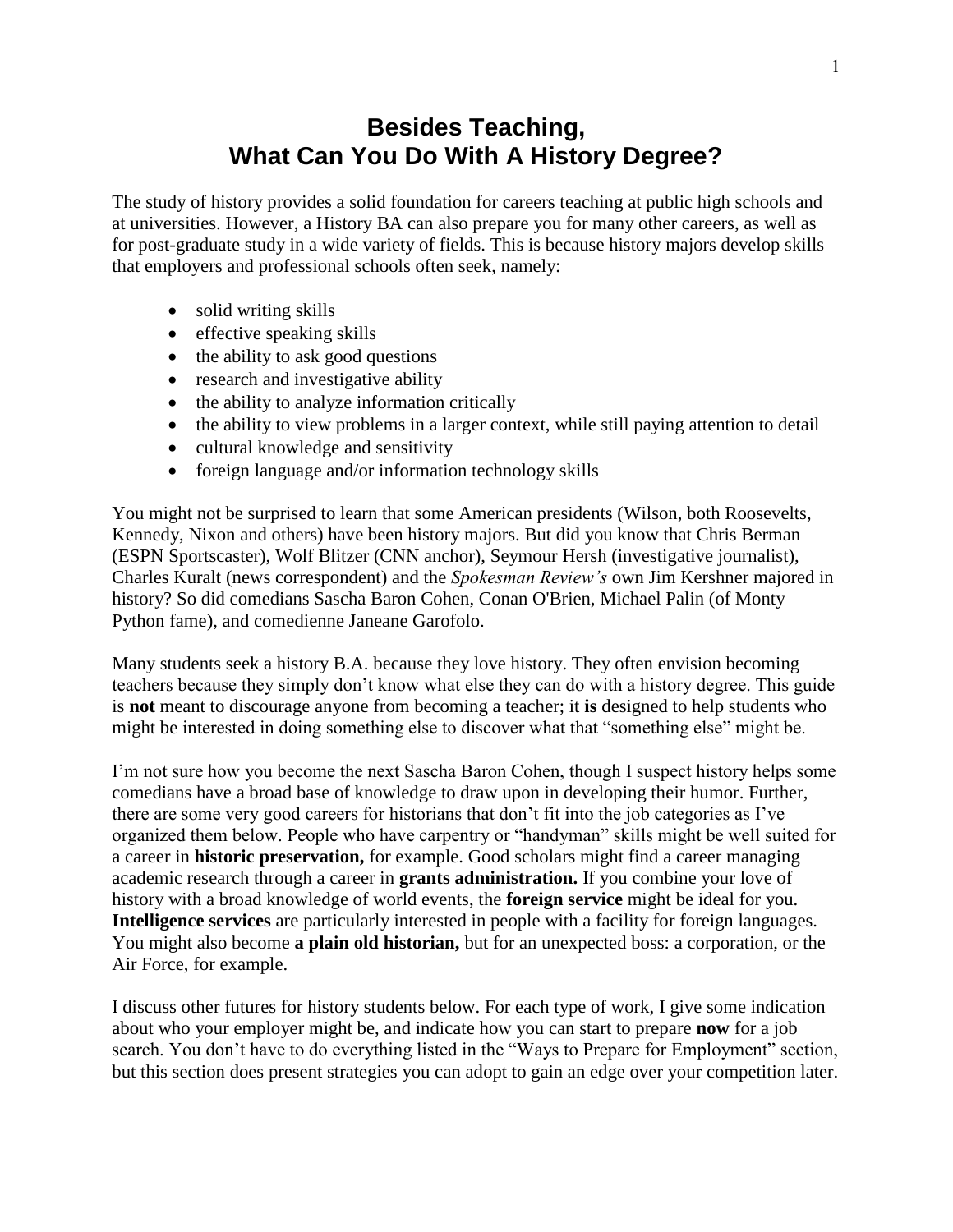# **GRADUATE SCHOOL/CONTINUING EDUCATION**

History provides excellent preparation for graduate study in many different disciplines.

A history graduate can successfully pursue a Master's degree or a PhD in history, of course, but s/he can also be well prepared to pursue post-graduate study in anthropology, business, government, journalism, international relations, law, library and information sciences, as well as in other fields of study.

*\*\*\* \*\*\* \*\*\** 

### **CAREERS IN WRITING, PUBLISHING, AND/OR JOURNALISM (BROADCAST AND PRINT MEDIA)**

Type of Work:

- expository writing and/or editing
- grant writing
- public commentary
- film making (especially documentaries)

#### Potential Employers:

- publishing companies
- radio/television stations
- newspapers
- magazines
- grant writers often work for governmental and non-profit organizations

Ways to Prepare for Employment:

- develop excellent writing skills
- work on the campus newspaper
- work or intern at a local press or publisher
- work or intern at a commercial radio/television station
- volunteer or intern at a public or community radio/television station
- take classes in related area (English, journalism, electronic media, or web design)

| *** | *** | *** |
|-----|-----|-----|
|     |     |     |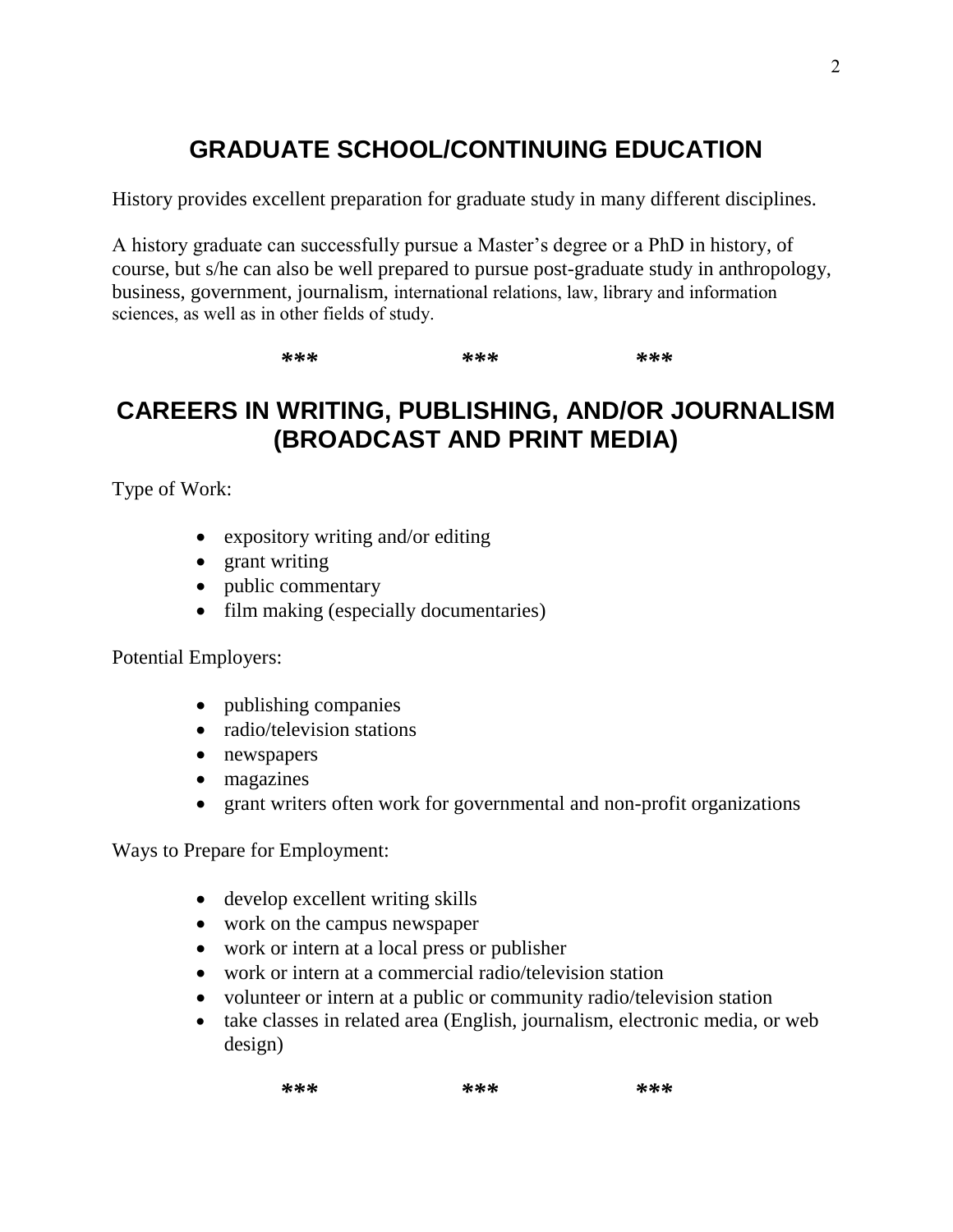### **CAREERS IN LAW**

Type of Work

- providing legal advice and support to clients
- historical consulting (in disputes about rights to land or resources, for ex.)

Potential Employers

- law firms
- corporate legal departments
- local, regional, and national government agencies
- advocacy/non-profit organizations
- private historical consulting companies

Ways to Prepare for Employment:

- develop excellent research and writing skills
- work or intern at a law firm
- intern or volunteer with a public advocacy/non-profit organization
- acquire formal paralegal training or a law degree
- take courses in related fields (such as English, philosophy, or sociology)
- take courses on specific populations that might become part of your clientele (African-Americans or children, for example)

*\*\*\* \*\*\* \*\*\** 

# **CAREERS IN POLITICS**

Type of work:

- elected or appointed public office (mayor, governor, legislator, judge)
- advising or staff support (for an elected or appointed public official)
- political campaign work

Potential Employers

- "the people"
- public office holders
- political parties
- political campaigns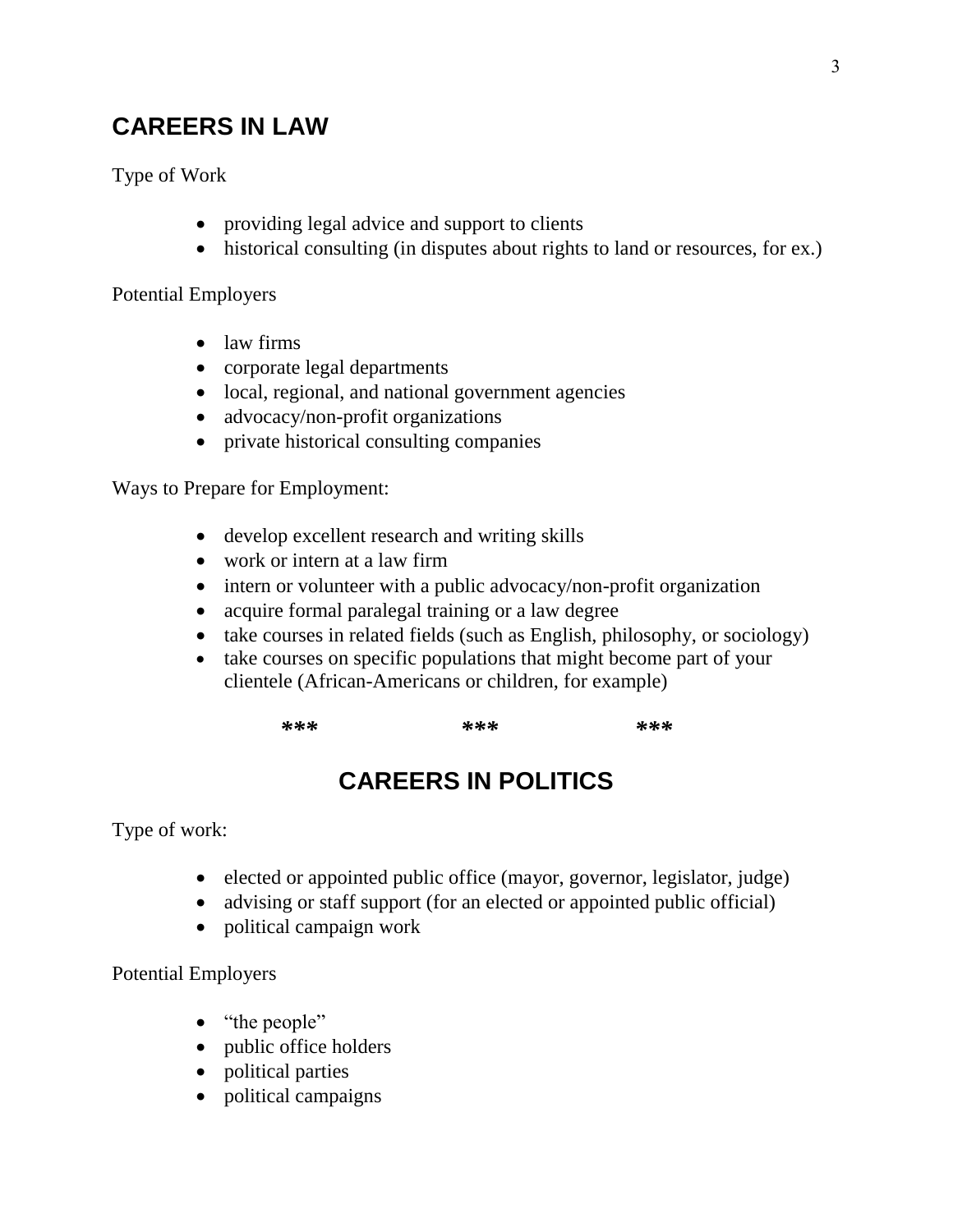Ways to Prepare for Employment:

- participate in student or local government
- intern or volunteer with public officials, government agencies, or political campaigns
- intern or volunteer with community service projects
- take courses in related fields (such as government, economics, business administration, or urban planning)
- take courses on specific populations or issues (women, the environment, or public health, for example)

*\*\*\* \*\*\* \*\*\** 

### **CAREERS WITH PUBLIC INTEREST/ADVOCACY GROUPS OR WITH NON-PROFIT ORGANIZATIONS**

Type of Work:

- advocacy for special causes or populations
- $\bullet$  educating the public about a wide variety of topics (including history)

Potential Employers:

- historical associations
- cultural heritage organizations
- museums
- public interest/advocacy groups (environmental groups, public and community radio or television, advocates for low-income housing, for example)

Ways to Prepare for Employment:

- intern or volunteer with advocacy groups or non-profit organizations
- take courses on specific populations or issues related to your future work interests (Spanish, or urban planning, for example)
- include public history courses in your curriculum

| *** | *** | *** |
|-----|-----|-----|
|     |     |     |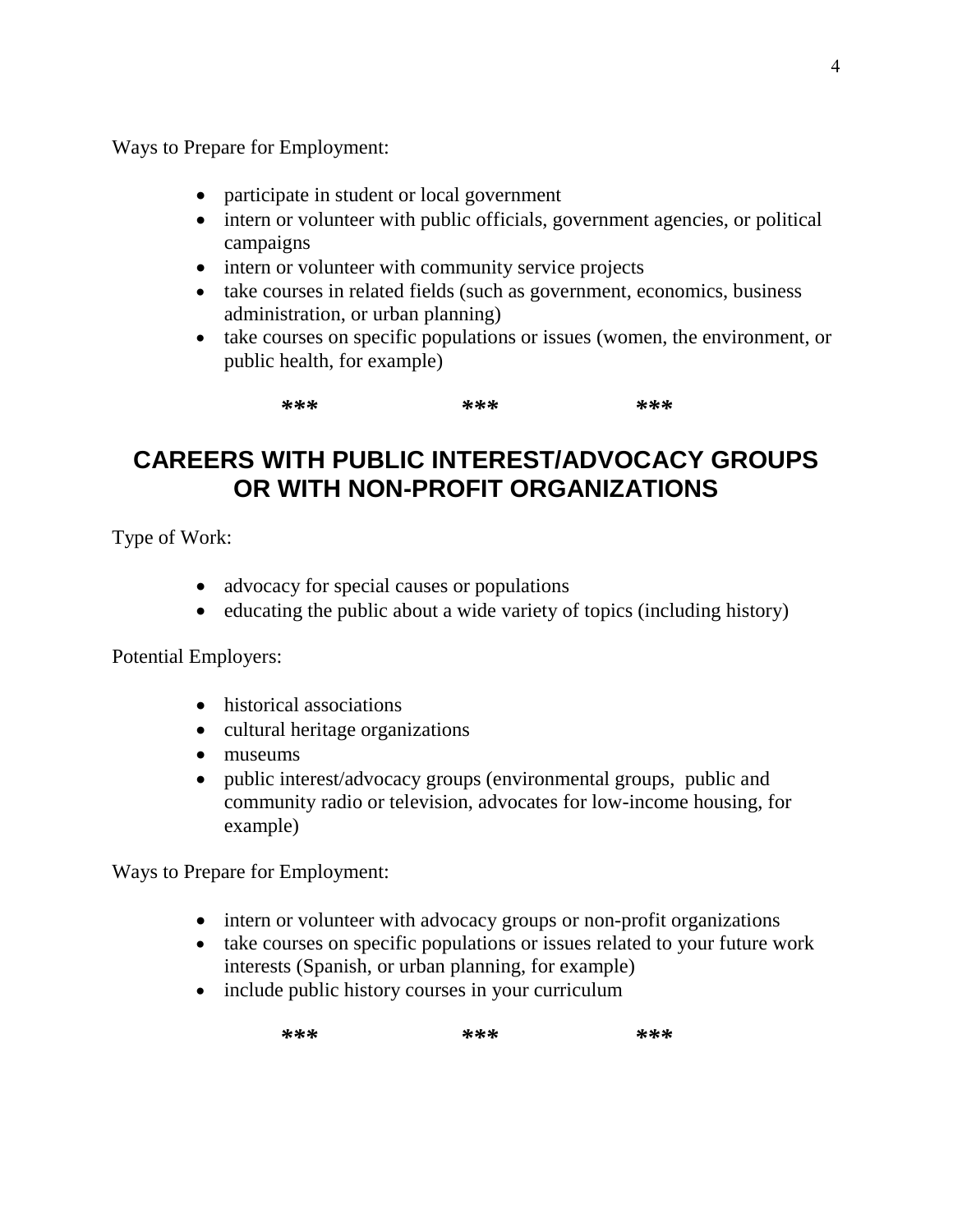### **CAREERS IN INFORMATION SCIENCE, CURATORIAL AND ARCHIVES MANAGEMENT**

Type of Work:

- librarian (potentially specializing in reference, genealogy, area studies, etc.)
- archivist
- curator

Potential Employers:

- libraries (public, private, university)
- archives
- museums
- government agencies (local, state, national)
- large corporations
- advocacy/non-profit organizations
- art galleries
- historic homes

Ways to Prepare for Employment:

- develop attention to detail and strong organizational skills
- develop computing skills
- intern or volunteer in the field
- acquire a Master's degree in information sciences
- acquire foreign language competency

*\*\*\* \*\*\* \*\*\** 

### **CAREERS IN EDUCATION (OUTSIDE THE UNIVERSITY/ PUBLIC SCHOOL SYSTEM)**

Type of Work:

- $\bullet$  teaching
- employee training
- public presentation and education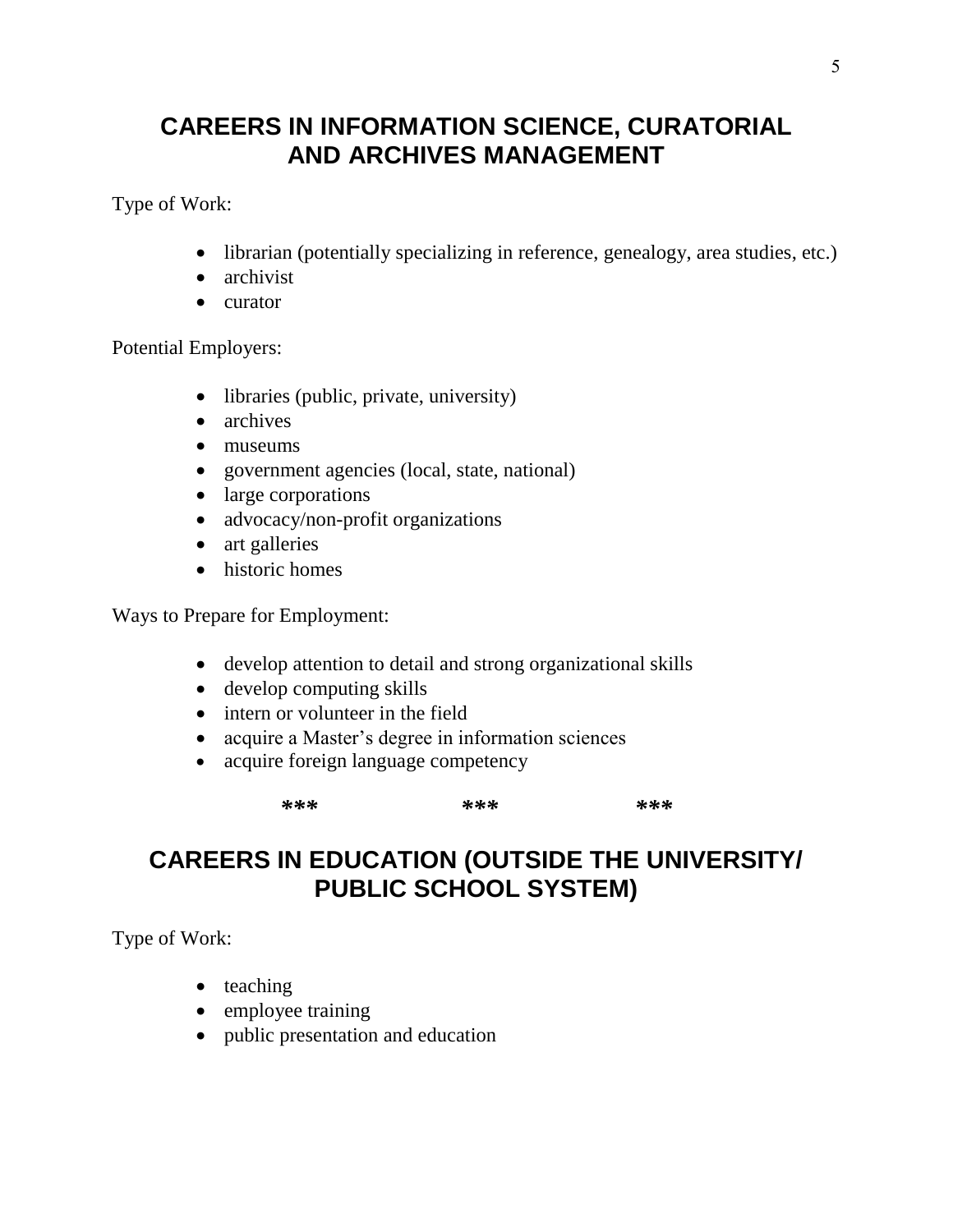Potential Employers:

- private schools
- museums
- state and national parks
- gardens and conservatories
- zoological parks and sanctuaries
- aquariums
- large employers

Ways to Prepare for Employment:

- develop excellent presentation skills (oral, written, multimedia)
- work or intern in the field
- work or volunteer as a tutor, camp counselor, or church teacher
- take courses in related fields (such biology, geology, or public speaking)

*\*\*\* \*\*\* \*\*\**